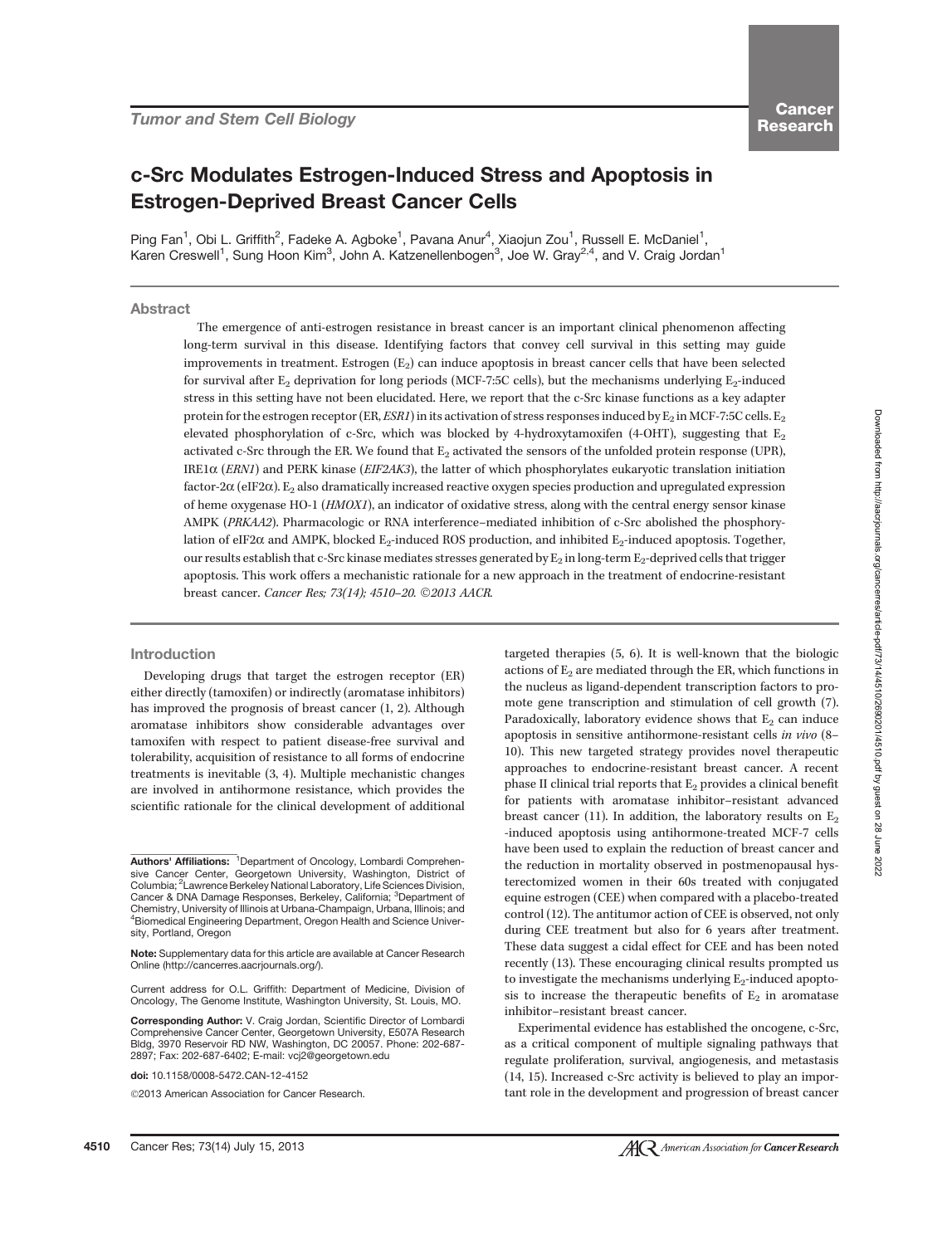(16), and c-Src has been considered as a survival signal for endocrine resistant breast cancer cells (17). Therefore, a c-Src inhibitor administered as a single-agent or in combination with other antihormone therapy has the potential to enhance the inhibitory effects of antihormones and delay antihormone resistance (18). These observations highlight c-Src as an important therapeutic target for the treatment of human breast cancer.

Mitochondria are important intracellular organelles involved in apoptosis via an intrinsic pathway (19). Although the molecular mechanisms of  $E_2$ -induced apoptosis are not fully understood, evidence indicates that mitochondria-related caspase pathways are involved (20, 21). Similarly, a variety of events in apoptosis focus on mitochondria, including the loss of mitochondrial transmembrane potential, release of cytochrome c, and participation of pro- and antiapoptotic Bcl-2 family proteins (22, 23). However, accumulating evidence suggests that the endoplasmic reticulum where members of the Bcl-2 family of proteins localize is also a major point of integration of pro-apoptotic signaling or damage sensing (24, 25). The endoplasmic reticulum senses local stress such as unfolded protein (UPR) through a set of pathways known as the UPR (26), which activates 3 transmembrane sensors PRKlike endoplasmic reticulum kinase (PERK), inositol-requiring 1 alpha (IRE-1 $\alpha$ ), and activating transcription factor 6 (ATF-6) in endoplasmic reticulum (26). Depending on the duration and degree of stress, the UPR can provide either survival signals by activating adaptive and antiapoptotic signals or death signals by inducing cell death programs (27, 28).

We have found that  $E_2$  changes the cell number according to the treatment period in long-term  $E_2$ -deprived breast cancer cell lines MCF-7:5C and MCF-7:2A (25).  $E_2$  has the capacity to decrease around 80% of cell number in MCF-7:5C cells after 7 days treatment, whereas in MCF-7:2A cells after 2-week treatment (29). Unexpectedly, the c-Src inhibitor effectively rescues the decreasing of cell number by  $E_2$  in 2 long-term  $E_2$ -deprived cell lines (29). The goal of this study is to identify the mechanisms underlying the early stage of  $E_2$ -induced apoptosis and the function of c-Src in the process of  $E_2$ -initiated apoptosis. To that end, we show that  $E_2$  triggers endoplasmic reticulum stress and oxidative stress, which activate 2 main apoptotic pathways, the mitochondrial (intrinsic) and death receptor (extrinsic) pathways, whereas c-Src plays an essential role in mediating stress responses induced by  $E_2$  in MCF-7:5C cells. These findings have important clinical implications for the appropriate application of combination therapies in advanced aromatase inhibitor–resistant breast cancer.

# Materials and Methods

### Materials

Estradiol was purchased from Sigma-Aldrich. c-Src inhibitor PP2 was purchased from CalBiochem. ER $\alpha$  antibody was from Santa Cruz Biotechnology. Total mitogen-activated protein kinase (MAPK), phosphorylated MAPK, phosphorylated c-Src, phosphorylated eIF2 $\alpha$ , total eIF2 $\alpha$ , and IRE1 $\alpha$  antibodies were from Cell Signaling Technology. Total c-Src mouse antibody was from Millipore. Estrogen dendrimer conjugate (EDC) was a

kind gift by Dr. J.A. Katzenellenbogen (University of Illinois at Urbana-Champaign, Urbana, IL).

#### Cell culture conditions and cell proliferation assays

Estrogen-deprived MCF-7:5C cells were maintained in estrogen-free RPMI-1640 medium supplemented with 10% dextrancoated charcoal-stripped FBS as previously described (20). The DNA fingerprinting pattern of cell line is consistent with the report by the American Type Culture Collection (29). The DNA content of the cells, a measure of proliferation, was determined by using a DNA fluorescence quantitation kit (29).

#### Cell-cycle analysis

Briefly, MCF-7:5C cells were treated with vehicle (0.1% EtOH) and  $E_2(10^{-9} \text{ mol/L})$ , respectively. Cells were harvested and gradually fixed with 75% EtOH on ice. After staining with propidium iodide (PI), cells were analyzed using a FACSort flow cytometer (Becton Dickinson), and the data were analyzed with ModFit software.

## Annexin V analysis of apoptosis

The FITC Annexin V Detection Kit I (BD Pharmingen) was used to quantify apoptosis by flow cytometry according to the manufacturer's instructions. In brief, MCF-7:5C cells were treated with different compounds, respectively. Cells were suspended in  $1 \times$  binding buffer and  $1 \times 10^5$  cells were stained simultaneously with fluorescein isothiocyanate (FITC)-labeled Annexin V (FL1-H) and PI (FL2-H). Cells were analyzed using FACSort flow cytometer (Becton Dickinson).

# Mitochondrial/TRANSMEMBRANE potential  $(\Delta\psi_m)$ detection

Mitochondrial membrane potential was measured by flow cytometry using the cationic lipophilic green fluorochrome rhodamine-123 (Rh123; Molecular Probes) as previously described (20). Disruption of  $\Delta\psi_m$  is associated with a lack of Rh123 retention and a decrease in fluorescence.

# Detection of oxidative stress

Intracellular reactive oxygen species (ROS) were detected by fluorescent dye  $2^{\prime},7^{\prime}$ -dichlorofluorescein diacetate (H<sub>2</sub>DCFDA, Invitrogen; ref. 30). Briefly, MCF-7:5C cells were treated with  $\mathrm{E}_2$ for different time points using vehicle (0.1% EtOH) cells as control. Cells were loaded with 1  $\mu$ mol/L CM-H<sub>2</sub>DCFDA for 10 minutes and washed with PBS twice. Then, cells were monitored at fluorescence 530 nm and an excitation wavelength of 488 nm through flow cytometry.

# Immunoblotting

Proteins were extracted in cell lysis buffer (Cell Signaling Technology) supplemented with Protease Inhibitor Cocktail (Roche) and Phosphatase Inhibitor Cocktail Set I and Set II (Calbiochem). The immunoblotting was conducted as previously described (29).

## Transient transfection reporter gene assays

Transient transfection assay was conducted using a dualluciferase system (Promega). To determine ER transcriptional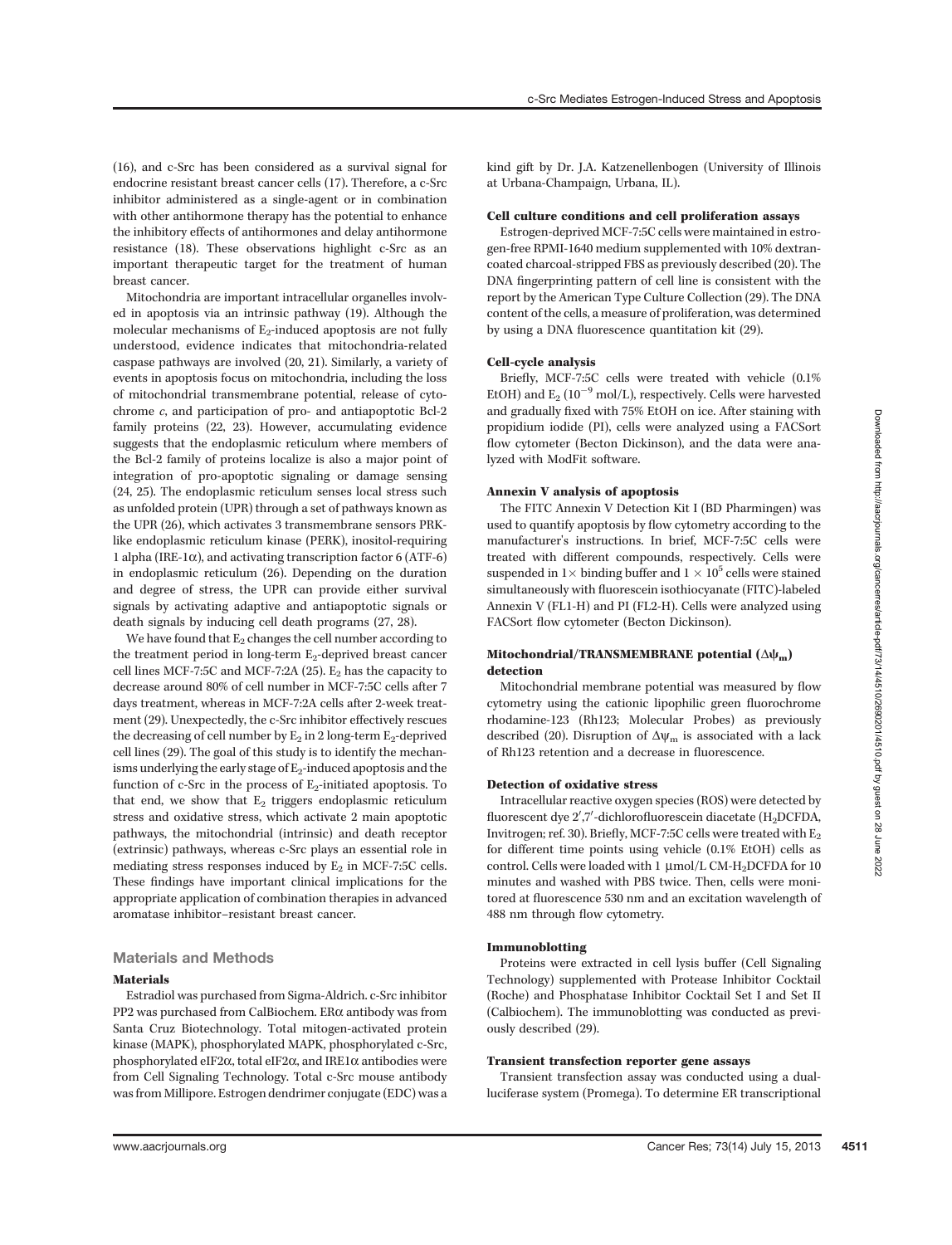activity, cells were transfected with an estrogen response element (ERE)-regulated (pERE  $(5\times)$  TA-ffLuc plus pTA-srLuc) dual-luciferase reporter gene sets. The cells were treated with  $E<sub>2</sub>$  for 24 hours following the transfection. Then, the cells were harvested and processed for dual-luciferase reporter activity, in which the firefly luciferase activity was normalized by Renilla luciferase activity.

# Quantitative real-time reverse transcription PCR

Total RNA, isolated with an RNeasy Micro Kit (Qiagen), was converted to first-strand cDNA using a kit from Applied Biosystems. Quantitative real-time PCR assays were done with the SYBR Green PCR Master Mixes (Applied Biosystems) and a 7900HT Fast Real-time PCR System (Applied Biosystems). All primers were synthesized in Integrated DNA Technologies. The sequence of primers is shown in the Supplementary Table S1. All the data were normalized by 36B4.

#### RNA sequencing analysis

MCF-7:5C cells were treated with different compounds for 72 hours. Cells were harvested in TRIzol. Total RNA was isolated with an RNeasy Micro Kit. These long RNA samples were first converted into a library of cDNA fragments. Sequencing adaptors were subsequently added to each cDNA fragment and a  $2 \times 100$  bp paired-end sequence was obtained from each cDNA using high-throughput sequencing technology (Illumina GAII). An average of 73.8 million such reads was produced for each sample. The resulting sequence reads were aligned to reference genome build hg19 using TopHat 1.3.0 (31), a splice junction aligner. Transcript abundance was estimated as Fragments Per Kilobase of exon per Million fragments mapped (FPKM), using Cufflinks 1.0.3 (32). Additional analysis was conducted with the alternative expression analysis by sequencing (Alexa-seq) software package as previously described (33). Gene expression measures were compared between Cufflinks and Alexa-seq for the set of 17,993 overlapping genes. Correlations were excellent with Spearman correlations of 0.955 to 0.971 for the 6 samples. Pathway analysis was conducted with DAVID (34) on lists of differentially expressed gene lists.

## Statistical analysis

All reported values are the means  $\pm$  SE. Statistical comparisons were determined with 2-tailed Student  $t$  tests. Results were considered statistically significant if the  $P < 0.05$ .

## **Results**

# c-Src mediated estrogen-activated growth pathways in long-term estrogen-deprived breast cancer cells MCF-7:5C

It is well-documented that  $E_2$  stimulates growth and prevents apoptosis in wild-type breast cancer cells and estrogenresponsive osteoblast cells (35, 36). In contrast, physiologic concentrations of  $E_2$  induce apoptosis in long-term  $E_2$ -deprived breast cancer cells (20, 21). c-Src plays a critical role in relaying ER signaling pathways in breast cancer cells (37). To investigate the function of  $E_2$  and c-Src in long-term  $E_2$ -deprived breast cancer cells MCF-7:5C, a specific c-Src tyrosine kinase inhibitor, PP2, was used to block phosphorylation of c-Src (Fig. 1A). It also effectively abolished the growth pathways including the MAPK and phosphoinositide 3-kinase  $(PI3K)/AKT$  pathways in MCF-7:5C cells (Fig. 1A). E<sub>2</sub> activated c-Src through ER as 4-hydroxytamoxifen (4-OHT) completely suppressed phosphorylation of c-Src (Fig. 1B). Although our previous finding showed that  $E_2$  initiates apoptosis in MCF-7:5C cells  $(20)$ ,  $E_2$  was able to activate nongenomic (Supplementary Fig. S1A) and genomic pathways in MCF-7:5C cells (Fig. 1C). These actions were blocked by the c-Src inhibitor, PP2 (Fig. 1C and Supplementary Fig. S1A). Even though the characteristic E<sub>2</sub>-induced apoptosis occurs after 72-hour treatment (20), cell numbers were initially increased by  $E_2$  with a high percentage in S-phase (Fig. 1D). All of these results suggested that  $E_2$  caused an imbalance between growth and apoptosis in MCF-7:5C cells.

## Inhibition of c-Src suppressed estrogen-induced apoptosis in MCF-7:5C cells

We have shown that long-term  $E_2$  deprivation increases c-Src activity (29). Therefore, we addressed the question of whether the c-Src inhibitor, PP2, in combination with  $E_2$  would enhance apoptosis in MCF-7:5C cells. Unexpectedly, the c-Src inhibitor blocked apoptosis initiated by  $E_2$  (Fig. 2A and Supplementary Fig. S1D). To confirm that inhibition of c-Src could block  $E_2$ -induced apoptosis, a specific siRNA was used to knock down c-Src in MCF-7:5C cells (Fig. 2B), which reduced the percentage of Annexin V binding induced by  $E_2$  (Fig. 2C). Further experiments showed that  $E_2$  disrupted mitochondrial membrane potential  $(\Delta \psi_m)$  after 48-hour treatment, which was measured by flow cytometry using Rh123 (Fig. 2D). The c-Src inhibitor PP2 and 4-OHT both prevented reduction of Rh123 retention induced by  $E_2$  (Fig. 2D). These data showed that  $E_2$ -triggered apoptosis use the c-Src tyrosine kinase pathway. To evaluate the role of the nongenomic pathway in  $E_2$ -induced apoptosis, studies were completed with a synthetic ligand, EDC, that only activates the nongenomic pathway at certain concentration (38). The results showed that EDC ( $10^{-8}$ mol/L) activated the nongenomic pathway incorporating c-Src (Supplementary Fig. S2). Importantly, EDC had no capacity to activate endogenous  $E_2$  target gene pS2 and did not induce apoptosis in MCF-7:5C cells (Supplementary Fig. S2). All of these findings suggested that the nongenomic pathway does not play a critical role in triggering  $E_2$ -induced apoptosis.

# Suppression of  $E_2$ -induced apoptosis by the c-Src inhibitor was independent of the classical ERE-regulated transcriptional genes in MCF-7:5C cells

The ER is the initial site for  $E_2$  to induce apoptosis as antiestrogens ICI 182,780 and 4-OHT completely block apoptosis triggered by  $E_2$  (ref. 20 and Supplementary Fig. S3A). In addition to the mediation of ER growth pathways, c-Src is involved in the process of ligand-activated ER ubiquitylation (39). Therefore, blockade of c-Src tyrosine kinase with PP2 further increased ERa protein and mRNA expression levels in MCF-7:5C cells (Fig. 3A). E<sub>2</sub> activated ERE activity, which could be blocked by 4-OHT but not by PP2 (Fig. 3B). It was interesting to find that the c-Src inhibitor alone could upregulate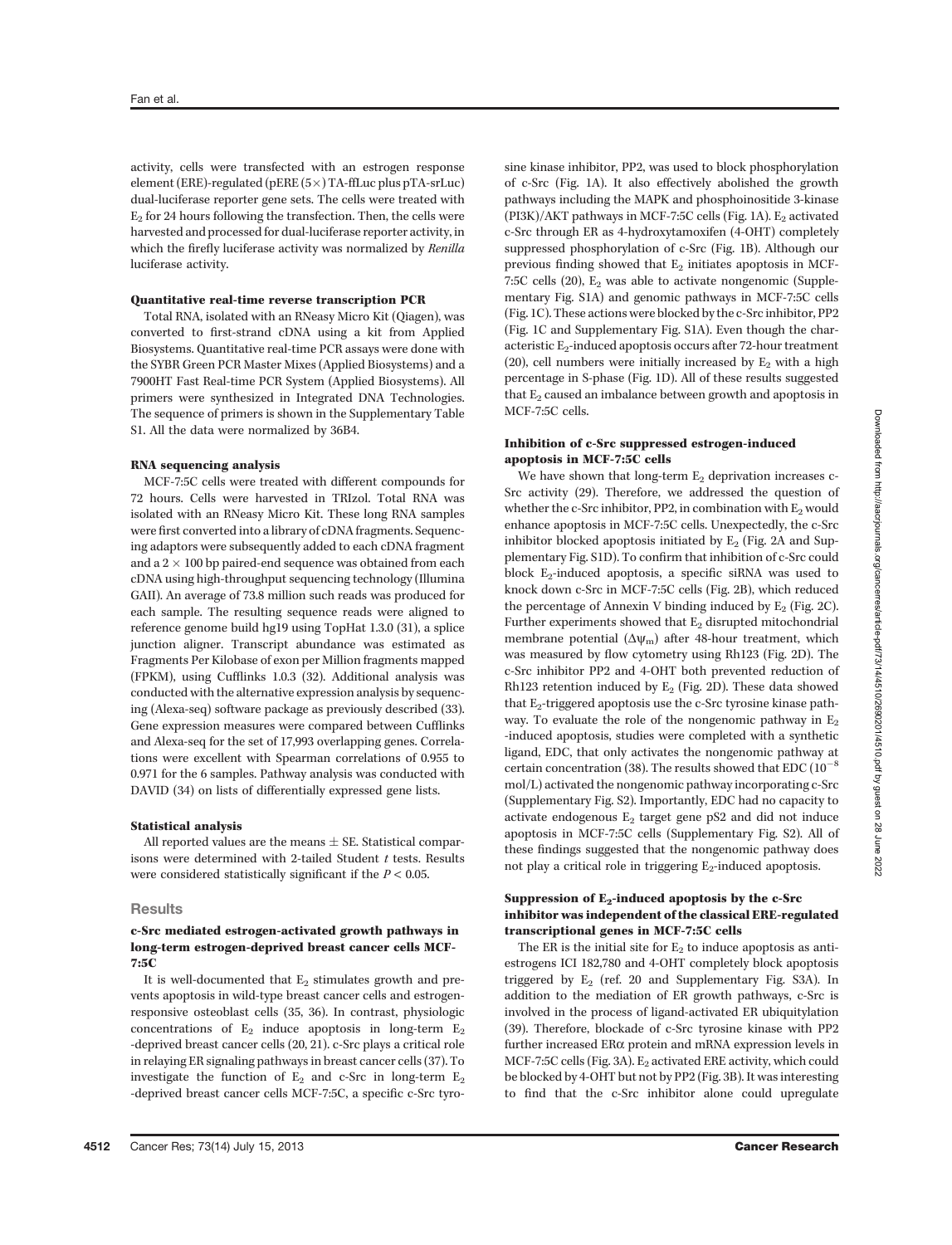

Figure 1. c-Src mediated estrogen-activated growth pathways in MCF-7:5C cells. A, MCF-7:5C cells were treated with vehicle (0.1% dimethyl sulfoxide) and PP2 ( $5 \times 10^{-6}$  mol/L) for different durations. Phosphorylated c-Src, MAPK, and Akt were detected by immunoblotting. Total c-Src, MAPK, and Akt were used for loading controls. B, MCF-7:5C cells were treated with vehicle (0.1% dimethyl sulfoxide),  $E_2(10^{-9}$  mol/L),  $4$ -OHT (10<sup>-6</sup> mol/L),  $E_2(10^{-9}$  mol/L) plus 4-OHT (10<sup>-6</sup> mol/L), PP2 (5  $\times$  10<sup>-6</sup> mol/L), E<sub>2</sub> (10<sup>-9</sup> mol/L) plus PP2 (5  $\times$  10<sup>-6</sup> mol/L), respectively for 48 hours. Phosphorylated c-Src was detected by immunoblotting. Total c-Src was used for loading control. C, MCF-7:5C cells were treated with E<sub>2</sub> or combined with PP2, respectively, for 24 hours. Phosphorylated MAPK and Akt were examined by immunoblotting. Total MAPK and Akt were used for loading controls. D, MCF-7:5C cells were treated with vehicle and E<sub>2</sub> for different durations. Total DNA was determined using a DNA fluorescence quantitation kit. As a parallel experiment, MCF-7:5C cells were treated with vehicle and  $E_2$  for 72 hours. Cells were fixed for cell-cycle analysis.  $\hat{P}$  < 0.05, compared with respective control.

 $E_2$ -inducible gene pS2 and was additive with  $E_2$  to elevate pS2 mRNA level (Fig. 3C). Another important ER target gene progesterone receptor (PR) has been regarded as an indicator of a functional ER pathway, as expression of PR is regulated by E2. Although the c-Src inhibitor alone did not elevate PR expression, it dramatically synergized with  $E_2$  to upregulate PR mRNA (Fig. 3D). All of these results showed that blockade of c-Src increased expression of classical ER target genes. It also implied that classical ER pathway might not directly involve in the  $E_2$ -induced apoptosis.

# c-Src was involved in the process of triggering apoptosisrelated genes by  $E_2$  in MCF-7:5C cells

To further investigate the mechanisms of the suppression of E2-induced apoptosis by PP2, RNA-seq analysis was conducted to examine the genes regulated by  $E_2$  to trigger apoptosis in

MCF-7:5C cells. A wide range of apoptosis-related genes was activated by  $E_2$  (Fig. 4A), which were functionally classified into 3 groups: TP53-related genes (such as TP63, PMAIP1, and CYFIP2), stress-related genes (such as HMOX1, PPP1R15A, ZAK, NUAK2, etc.), and inflammatory response–related genes (such as LTB, FAS, TNFRSF21, CXCR4, etc.). Most were stress-related genes (Supplementary Fig. S3B). Consistent with the biologic experiments, 4-OHT and PP2 both blocked apoptosis-related genes induced by  $E_2$  but to a different extent in MCF-7:5C cells (Fig. 4A). The majority of these apoptosis-related genes were confirmed by real-time PCR with similar changes noted as in RNA-seq analysis (Fig. 4B-D and Supplementary Fig. S4).  $E_2$ dramatically increased p63 mRNA levels (Fig. 4B) but did not arrest cells in the  $G_1$  phase. In fact, S-phase was markedly elevated in MCF-7:5C cells (Fig. 1D). Heme oxygenase 1 (HMOX1), which is active at high concentrations of heme,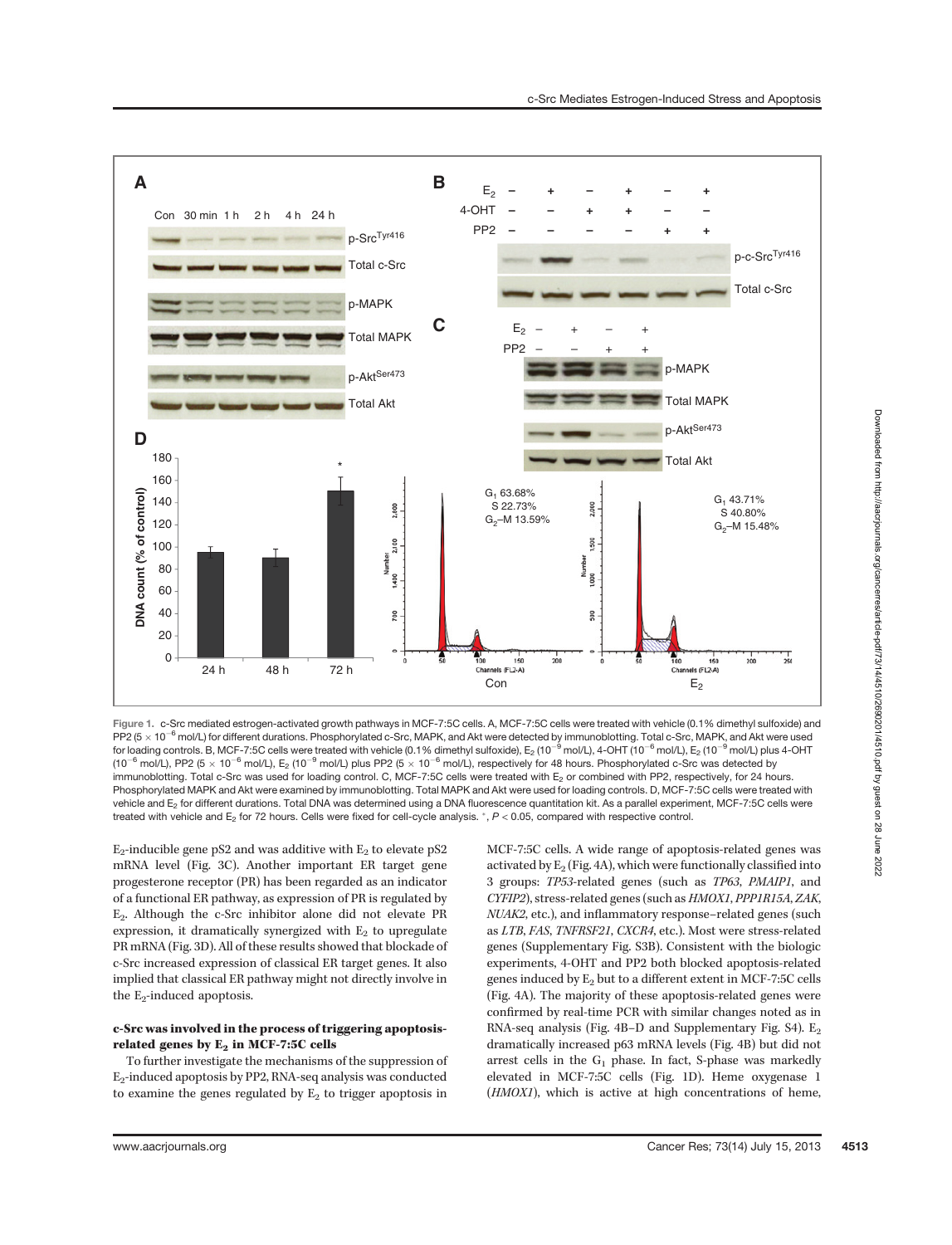

Figure 2. Inhibition of c-Src suppressed estrogen-induced apoptosis in MCF-7:5C cells. A, MCF-7:5C cells were treated with different compounds respectively as above for 72 hours and Annexin V binding assay was used to detect apoptosis. B, MCF-7:5C cells were transfected with siRNA of c-Src for 72 hours using nontarget siRNA as control. c-Src was detected by immunoblotting. The b-actin was used for loading control. C, MCF-7:5C cells were transfected with c-Src siRNA and nontarget siRNA as above. Then, they were treated with vehicle (0.1% EtOH) and  $E_2$  (10<sup>-9</sup> mol/L), respectively, for 72 hours. Apoptosis was detected through Annexin V binding assay. \*, P < 0.05, compared with control. D, MCF-7:5C cells were treated with different compounds respectively as above for 48 hours and cells were harvested to detect mitochondrial potential through Rh123.\*\*, P<0.001, compared with control.

catalyzes the degradation of heme and is thought to function as an oxidative stress indicator (40). In breast cancer cells, cytochrome c is a major source of heme protein found in the inner membrane of the mitochondrion. E<sub>2</sub> markedly increased HMOX1 in MCF-7:5C cells (Fig. 4C), thereby confirming that  $E_2$ may damage the mitochondria and caused cytochrome c release. In contrast to MCF-7:5C cells,  $E_2$  decreased  $HMOXI$ levels in wild-type MCF-7 cells (Supplementary Fig. S5A) and clearly did not change HMOX1 expression in another long-term E2-deprived cell line MCF-7:2A (Supplementary Fig. S5B), both of MCF-7 and MCF-7:2A do not undergo apoptosis after exposure to  $E_2$  in the first 3 days. In addition,  $E_2$  upregulated TNF family members (such as TNF $\alpha$ , LTA, and LTB), which were abolished by 4-OHT and PP2 (Fig. 4D and Supplementary Fig. S6A and S6B). Low dose of TNF $\alpha$  activated pro-apoptotic pathways in MCF-7:5C cells and inhibited cell growth (Supplementary Fig. S6C and S6D). All of these data suggested that  $E<sub>2</sub>$  widely activated intrinsic and extrinsic apoptosis pathways and c-Src was directly involved in mediating apoptosis.

# The c-Src inhibitor blocked estrogen-induced oxidative stress in MCF-7:5C cells

ROSs are the product of oxidative stress by mitochondria, whereas an increase in ROS contributes to degenerative changes in mitochondrial function (41). Under physiologic conditions, cellular ROS levels are tightly controlled by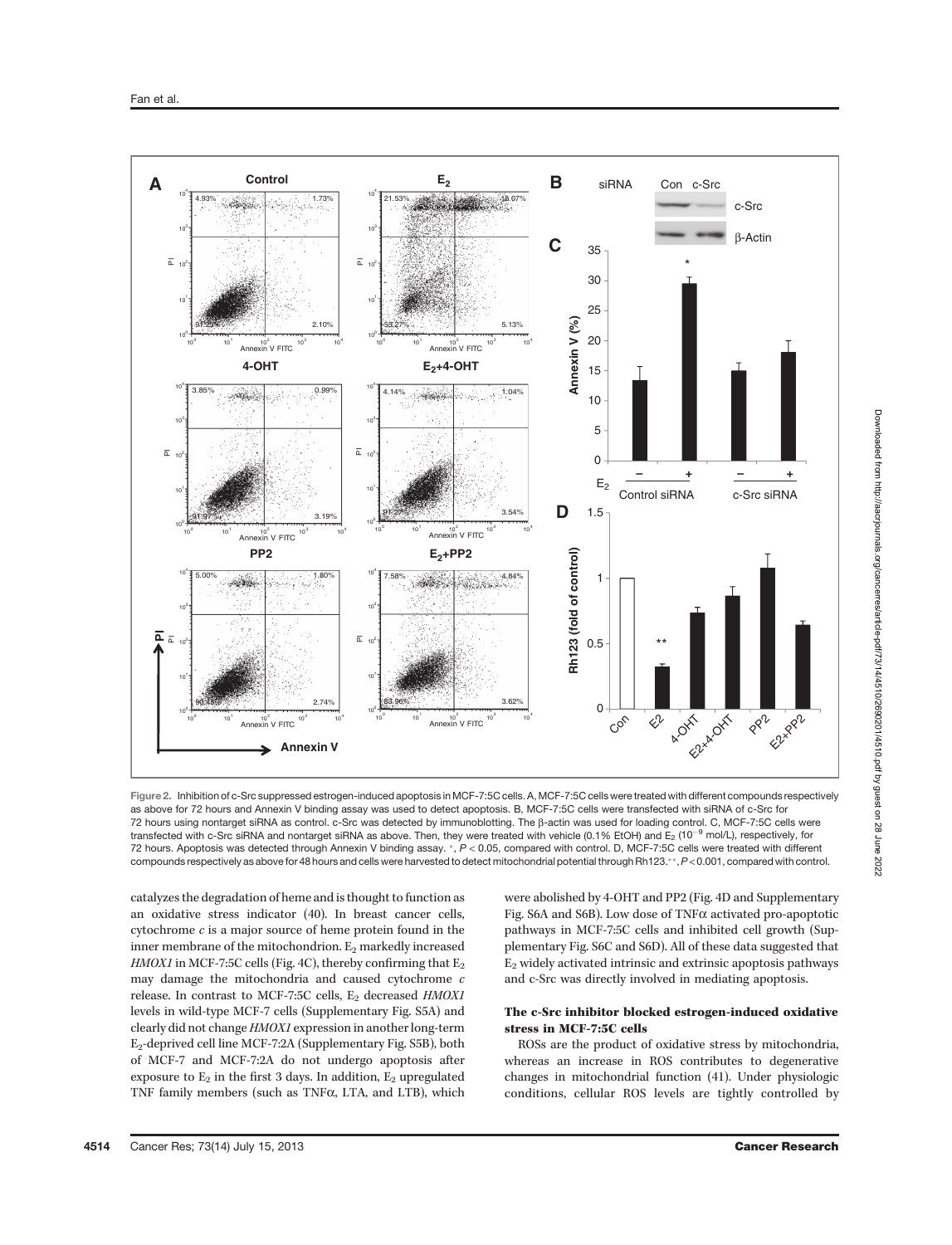

Figure 3. Suppression of E<sub>2</sub>-induced apoptosis by the c-Src inhibitor was independent of the classical ERE-regulated transcriptional genes in MCF-7:5C cells. A, MCF-7:5C cells were treated with vehicle (0.1% dimethyl sulfoxide) and PP2 (5  $\times$  10<sup>-6</sup> mol/L), respectively, for 24 hours. ER $\alpha$  protein was detected by immunoblotting. ERa mRNA was quantified with quantitative PCR (qPCR). \*, P < 0.05, compared with control. B, MCF-7:5C cells were transfected with ERE firefly luciferase plasmid plus Renilla luciferase plasmid. Then, cells were treated with different compounds respectively for 24 hours to detect ERE activity.  $**$ ,  $P < 0.001$ , compared with control. C, MCF-7:5C cells were treated with different compounds respectively for 24 hours. The pS2 mRNA was quantified with qPCR.  $^*, P < 0.001$ , compared with control. D, MCF-7:5C cells were treated with different compounds respectively for 72 hours. The PR mRNA was quantified with qPCR.  $**$ ,  $P < 0.001$ , compared with control.

low-molecular-weight radical scavengers and by a complex intracellular network of enzymes such as catalases (CAT) and superoxide dismutases (SOD). Under conditions of lethal stress, ROSs are considered as key effectors of cell death (42). Intracellular ROSs were detected by  $CM-H<sub>2</sub>DCFDA$ through flow cytometry (Fig. 5A). Detectable ROS appeared after 48 hours of treatment with  $E_2$ . The production of ROS reached a peak after 72-hour treatment (Fig. 5A and B). Blocking ER (by 4-OHT) and c-Src (by PP2) abolished ROS generation induced by  $E_2$  (Fig. 5C), indicating that both ER and c-Src were upstream signals of ROS. Free-radical scavengers Mn-TBAP, catalase, and sodium formate (SF) that respectively act on superoxide radical  $(O_2^-)$ ,  $H_2O_2$ , and hydroxyl radical  $(OH^-)$  were used to suppress the production of ROS. Our results suggested that  $H_2O_2$  and  $OH^-$  were the major sources of ROS induced by  $E_2$ . This conclusion was based on the observation that catalase and sodium formate inhibited  $E_2$ -induced apoptosis, whereas Mn-TBAP was less effective (Fig. 5D). The RNA-seq analysis showed that  $E_2$  did not significantly regulate antioxidant enzymes such as catalases (CAT) and superoxide dismutases (SOD) in MCF-7:5C cells (data not shown). Our results suggest that  $E_2$  has the potential to damage mitochondria to cause oxidative stress.

# c-Src was involved in estrogen-induced endoplasmic reticulum stress in MCF-7:5C cells

Our previous global gene array data show that  $E_2$  activates genes related to endoplasmic reticulum stress in MCF-7:5C cells (25). To relieve stress, sensors of UPRs are activated as initial responses (43). In this study, a significant induction of UPR sensors, inositol-requiring protein 1 alpha (IRE1 $\alpha$ ) and PERK/eukaryotic translation initiation factor-2 $\alpha$  (eIF2 $\alpha$ ), by E<sub>2</sub>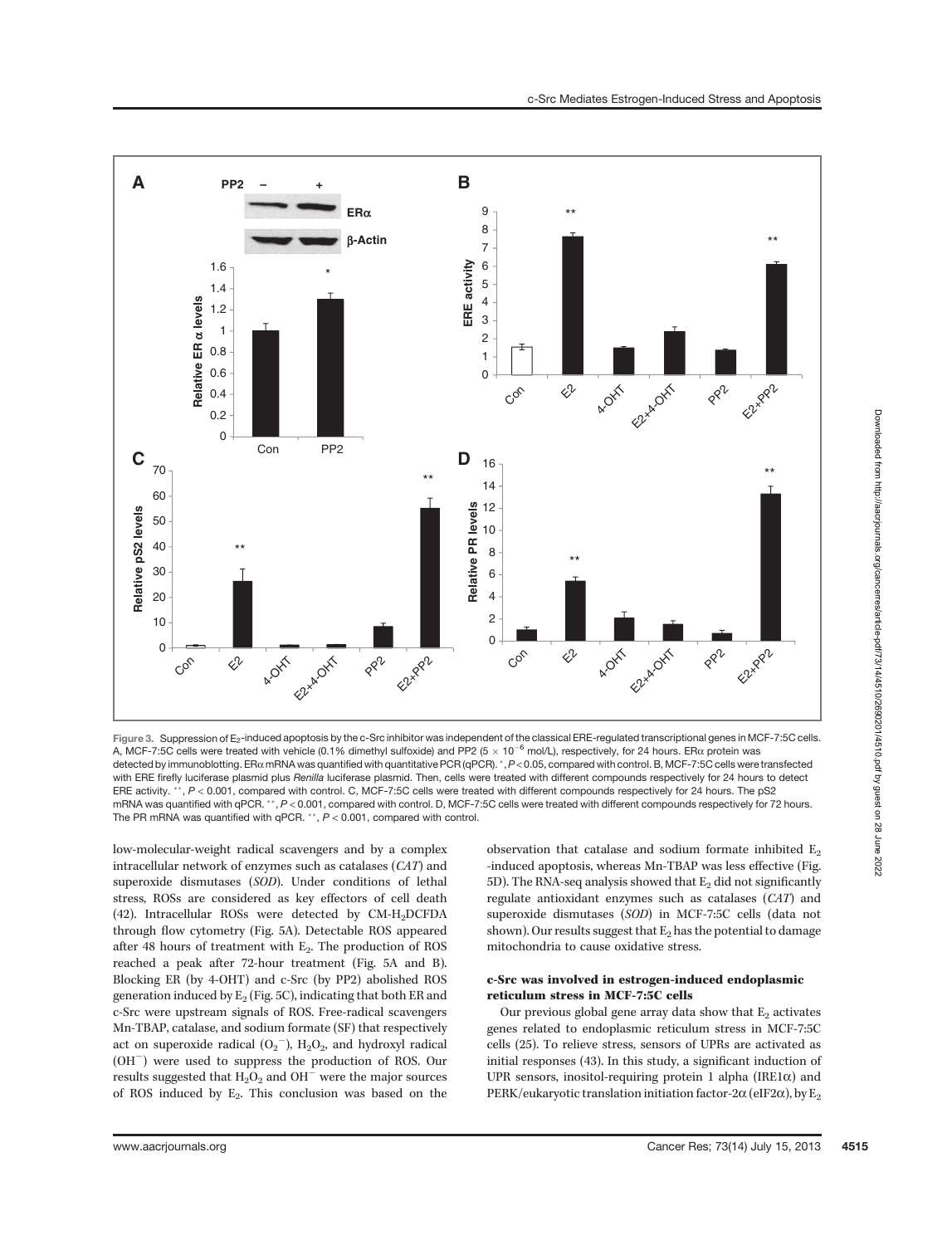

Figure 4. c-Src was involved in the process of triggering apoptosis-related genes by E<sub>2</sub> in MCF-7:5C cells. A, MCF-7:5C cells were treated with vehicle and different compounds respectively as above for 72 hours. Cells were harvested in TRIzol for RNA-seq analysis. B, MCF-7:5C cells were treated with different compounds as above. TP63 mRNA was quantified with quantitative PCR (qPCR). \*\*, P < 0.001, compared with control. C, HMOX1 mRNA was quantified with qPCR. \*\*,  $P < 0.001$ , compared with control. D, TNF $\alpha$  mRNA was quantified with qPCR. \*\*,  $P < 0.001$ , compared with control.

occurred after 24 hours of treatment and was further increased by prolonging treatment times in MCF-7:5C cells (Fig. 6A). The anti-estrogen 4-OHT completely abolished the response (Fig. 6A). The PERK inhibitor blocked phosphorylation of eIF2 $\alpha$  and prevented  $E_2$ -induced apoptosis (Fig. 6B and C), confirming that endoplasmic reticulum stress was important in the apoptosis initiated by  $E_2$ . Phosphorylated eIF2 $\alpha$  closely associates with an important cellular energy sensor, adenosine monophosphate (AMP)-activated protein kinase (AMPK) to regulate protein translation and apoptosis (44). AMPK, which phosphorylates many metabolic enzymes to stimulate catabolic pathways and increases the capacity of cells to produce ATP (45), was significantly activated after 48-hour treatment with  $E_2$  (Fig. 6D). The c-Src inhibitor, PP2, blocked the phosphorylation of eIF2 $\alpha$  but not IRE1 $\alpha$  induced by E<sub>2</sub> (Fig. 6E). PP2 also prevented the activation of AMPK after  $E_2$ treatment (Fig. 6F). All of these data indicate that c-Src acts as an important transducer in the protein kinase pathways

(eIF2 $\alpha$  and AMPK) of stress response (Fig. 6E and F) that result in apoptosis.

## **Discussion**

We have previously investigated the inhibitory effects of  $E_2$ on long-term endocrine-resistant breast cancer tumor growth in vivo (8–10). And we have confirmed that this therapeutic effect is related with the apoptosis induced by  $E_2$  (20). This scientific discovery has been used in the clinical trials to treat aromatase inhibitor–resistant patients with breast cancer and 30% of patients receive benefit (11). The potential limitation on translational research in the treatment of hormone-responsive breast cancer is that only 4 ER-positive breast cancer cell lines are available to use routinely (46). Only MCF-7 of the 4 produces the phenotype of  $E_2$ -induced apoptosis observed clinically (20, 21). The purpose of establishing long-term  $E_2$ deprivation in vitro models is to mimic administration of an aromatase inhibitor that reduces levels of circulating estrogen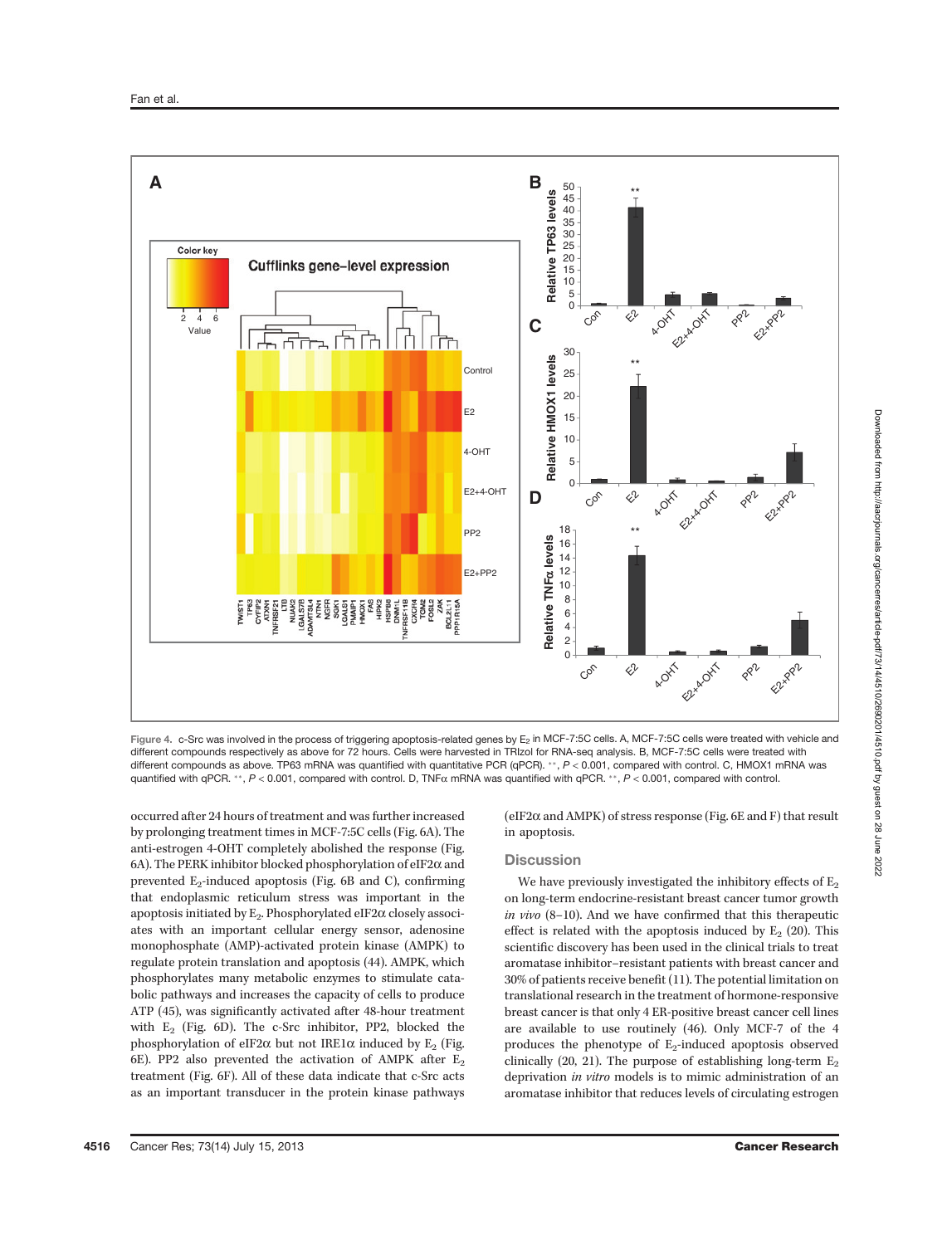

Figure 5. The c-Src inhibitor blocked estrogen-induced oxidative stress in MCF-7:5C cells. A, MCF-7:5C were treated with vehicle and E<sub>2</sub> for different durations. ROS was detected through flow cytometry. B, quantification of ROS production induced by  $E_2$  was compared with control. \*\*,  $P < 0.001$ , compared with control. C, MCF-7:5C cells were treated with different compounds as above. ROS production was detected through flow cytometry. \*\*, P < 0.001, compared with control. D, MCF-7:5C cells were treated with vehicle (0.1% EtOH), E<sub>2</sub> (10<sup>-9</sup> mol/L), catalase (5,000 U/mL) plus E<sub>2</sub> (10<sup>-9</sup> mol/L), Mn-TBAP(5  $\times$  10<sup>-5</sup> mol/L) plus E<sub>2</sub> (10<sup>-9</sup> mol/L), sodium formate (2  $\times$  10<sup>-3</sup> mol/L) plus E<sub>2</sub> (10<sup>-9</sup> mol/L) for 72 hours. Apoptosis was detected through Annexin V binding assay.  $^*$ ,  $P < 0.05$ , compared with E<sub>2</sub>-treated group.

in clinical studies (47). After a period of proliferative quiescence lasting a few months, the return of proliferation is similar to the relapses observed 12 to 18 months after primary hormonal therapy in patients. Multiple pathways are involved in the adaptive response to the pressure of  $E_2$  deprivation (48). Although MCF-7 cells grown long-term have been shown to differ substantially in various properties depending upon the number of passages and geographic source of the cell lines, induction of apoptosis by physiologic concentrations of  $E_2$  is the common characteristic of these in vitro model systems (20, 21). Nevertheless, how  $E_2$  induces apoptosis is at present unclear. Our new observation (29) that a c-Src inhibitor paradoxically can block  $E_2$ -induced apoptosis naturally demands further study. We examined this aspect of c-Src pharmacology to describe fully this phenomenon and gain an insight into the convergence of ER and c-Src pathways for the modulations of an apoptotic trigger in breast cancer. Here, for the first time, we document that c-Src participates in the mediation of stress responses induced by  $E_2$  to widely activate apoptosis-related genes involved in the intrinsic and the extrinsic apoptosis pathways.

The ER is the initial point for  $E_2$  to induce apoptosis, as antiestrogens ICI 182,780 and 4-OHT completely block apoptosis triggered by  $E_2$  (ref. 20 and Supplementary Fig. S3A). Contradictory to the traditional apoptosis mechanism caused by cytotoxic chemotherapy with cell-cycle arrest,  $E_2$ -induced apoptotic cells simultaneously undergo proliferation with an increased S-phase of cell cycle resulting in increased cell number despite p53 family members being upregulated (Figs. 1D and 4B).  $E_2$  exerts a dual function on MCF-7:5C cells, with both initial proliferation and the apoptosis. In other words, the initial response of  $E_2$  to stimulate growth is the upregulating of classical transcriptional activity by ER (Fig. 3B) without any detected apoptotic changes in the first 24 hours. Activation of apoptotic genes appeared after 48-hour treatment with  $E_2$ (data not shown) and reached a peak by 72 hours (Fig. 4B– D). Consistently, characteristic apoptosis occurred at 72 hours (Fig. 2A). These data suggest that the higher rate of proliferation by  $E_2$  might activate other pathways to trigger apoptosis. Our data show that  $E_2$  caused endoplasmic reticulum stress, which activated the UPR within 24 hours (Fig. 6A). The initial aim of UPR is to restore normal function of the cell; however, if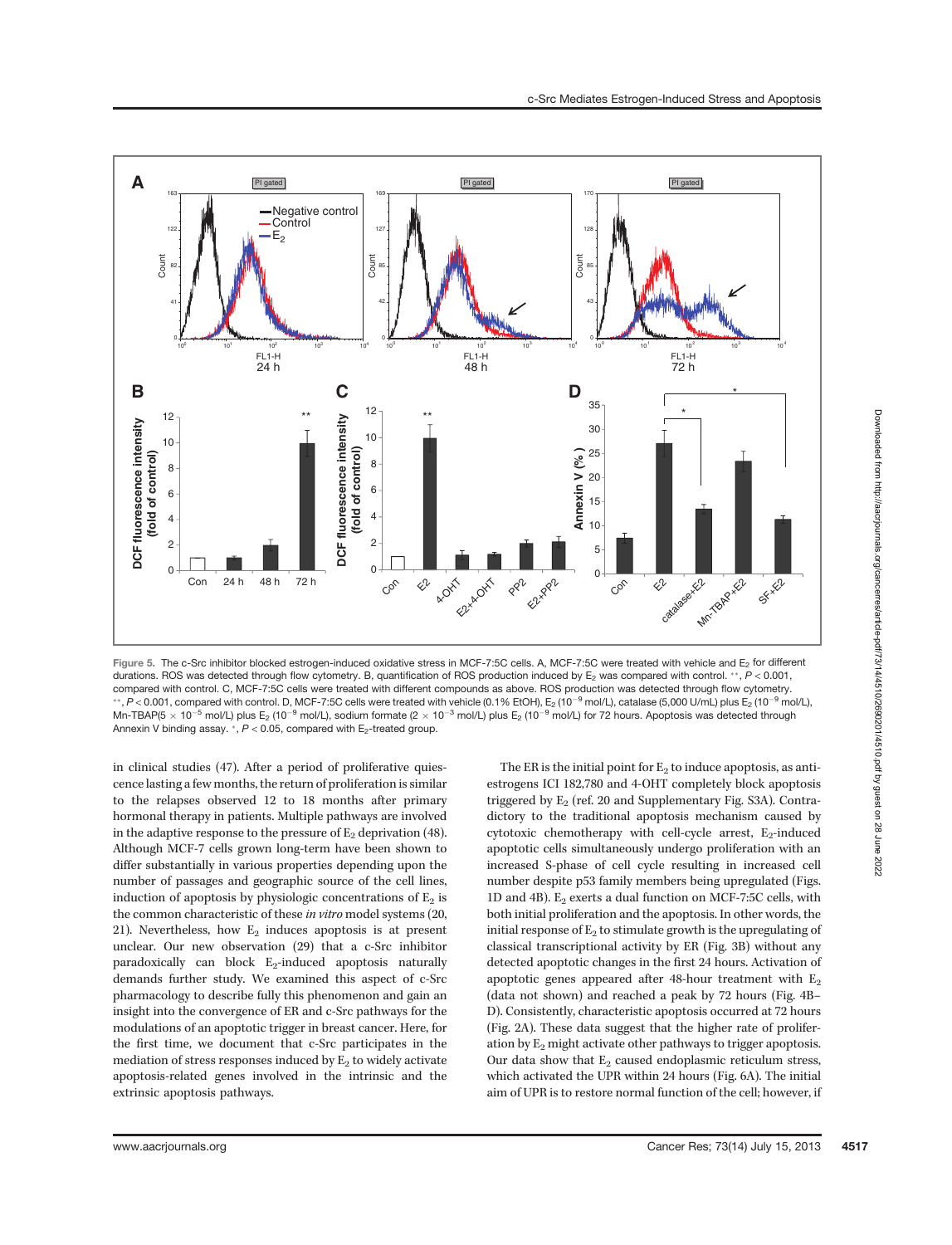

Figure 6. c-Src was involved in estrogen-induced endoplasmic reticulum stress in MCF-7:5C cells. A, MCF-7:5C were treated with E<sub>2</sub> (10<sup>-9</sup> mol/L) or combined with 4-OHT (10<sup>-6</sup> mol/L) for different durations. IRE1 $\alpha$  and phosphorylated eIF2 $\alpha$  were used as indicators of UPR activation. B, MCF-7:5C cells were treated with vehicle (0.1% dimethyl sulfoxide), E<sub>2</sub> (10<sup>-9</sup> mol/L), PERK inhibitor (1  $\times$  10<sup>-5</sup> mol/L), E<sub>2</sub> (10<sup>-9</sup> mol/L) plus PERK inhibitor (1  $\times$  10<sup>-5</sup> mol/L), respectively, for 24 hours. Phosphorylated eIF2a was examined as the downstream of PERK. Total eIF2a was determined for loading control. C, MCF-7:5C cells were treated with E<sub>2</sub> or combined with PERK inhibitor, respectively, for 72 hours. Apoptosis was detected through Annexin V binding assay. D, MCF-7:5C cells were treated with E<sub>2</sub> or combined with 4-OHT as above. Phosphorylated AMPK was examined by immunoblotting. Total AMPK was determined for loading control. E, MCF-7:5C cells were treated with E<sub>2</sub> or combined with PP2 for 24 hours. IRE1 $\alpha$  and phosphorylated eIF2 $\alpha$  were examined by immunoblotting. Total eIF2α and β-actin were determined for loading controls. F, MCF-7:5C cells were treated with E<sub>2</sub> or combined with PP2 for 48 hours. Phosphorylated AMPK and total AMPK were examined by immunoblotting.

the damage is too severe to repair, the UPR ultimately initiates cell death through activation of the apoptotic pathway (49).

c-Src functioned as an important downstream signal of ER in MCF-7:5C cells, which was activated by  $E_2$  (Fig. 1B, Supplementary Fig. S1A–S1C) and showed multiple levels of association with ER (Figs. 1B and C, 2A, 3A, C, and D). An important finding in this study is that c-Src tyrosine kinase is critical for  $E_2$ -induced apoptosis (Fig. 2A, C, and D). This, therefore, raised the question of the actual role played by c-Src in the process of apoptosis induced by  $E_2$ . c-Src mediated PI3K/AKT and MAPK growth pathways by  $E_2$  (Fig. 1C). However, specific inhibitors of PI3K/Akt (LY294002) and MAPK (U0126) could inhibit cell growth but did not prevent  $E_2$ -induced apoptosis in MCF-7:5C cells (Supplementary Fig. S7), which imply that MAPK/Akt growth pathways are not directly involved in the apoptosisinduced by  $E_2$ . In MCF-7:5C cells,  $E_2$  activated the nongenomic pathway after 10-minute treatment and the c-Src inhibitor blocked the nongenomic pathway (Supplementary Fig. S1A and S1B). Detectable elevation of c-Src phosphorylation appeared after 30-minute treatment with  $E_2$  (Supplementary Fig. S1B). Consistent stimulation of c-Src appeared after 24 hour treatment and gradually increased when extending to 48 hours (Fig. 1B and Supplementary Fig. S1C). All of these data suggest that c-Src activation is a direct effect resulting from  $E_2$ . To further explore the function of the nongenomic pathway in the process of  $E_2$ -induced apoptosis, EDC was used to treat MCF-7:5C cell, which is very ineffective in stimulating transcription of endogenous  $E_2$  target genes (38). The EDC  $(10^{-8}$  mol/L) activated the nongenomic pathway but without capacity to activate genomic pathway and did not induce apoptosis in MCF-7:5C cells (Supplementary Fig. S2). All of these results suggest that the nongenomic pathway does not play a critical role in the  $E_2$ -induced apoptosis. Interestingly, the EDC could continuously activate c-Src and Akt but without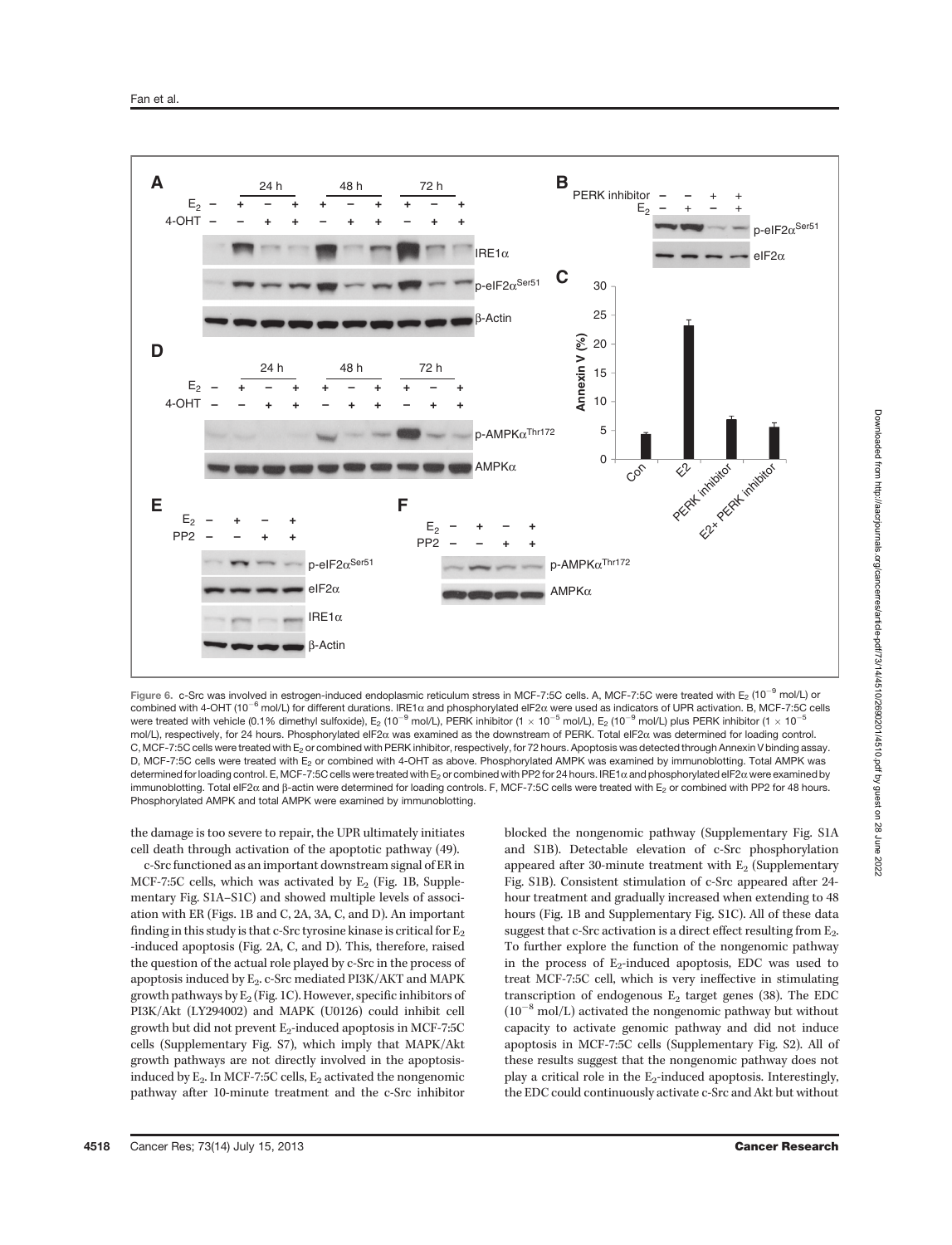between ER $\alpha$  and membrane growth factor receptor (48). In addition,  $E_2$  activated classical ERE activity but the c-Src inhibitor could not block the response (Fig. 3B). Furthermore, the c-Src inhibitor collaborated with  $E_2$  to upregulate endogenous ER target genes pS2 and PR (Fig. 3C and D). All of these results imply that classical ER transcriptional pathways are not directly involved in  $E_2$ -induced apoptosis. Similarly, Zhang and colleagues reported that the inhibitory effects of  $E_2$  on cell growth are independent of the classical ERE-regulated transcriptional genes (50). Our global gene array data suggest that  $E_2$  signaling can occur through a nonclassical transcriptional pathway involving the interaction of ER with other transcription factors such as activator protein-1 (AP-1) and Sp1, which may regulate stress responses (25). In the present study,  $E_2$ initiated UPR (Fig. 6A), increased ROS production (Fig. 5A), and widely activated apoptosis-related genes (Fig. 4A). The c-Src

was involved in the stress responses and inhibition of c-Src decreased the expression of apoptosis-related genes induced by E<sub>2</sub>, which are critical mechanisms for the blockade of c-Src to prevent  $E_2$ -induced apoptosis.

Overall,  $E_2$  induces endoplasmic reticulum and mitochondrial stresses in MCF-7:5C cells, which subsequently upregulates apoptosis-related genes to activate intrinsic and extrinsic apoptotic pathways. Unexpectedly, c-Src tyrosine kinase plays a critical role in the stress response induced by  $E_2$ . These data clearly raise a concern about the ubiquitous use of c-Src inhibitors to treat patients with advanced aromatase inhibitor–resistant breast cancer, thereby undermining the beneficial effects of  $E_2$ -induced apoptosis.

**References** 

- 1. Jordan VC. A century of deciphering the control mechanisms of sex steroid action in breast and prostate cancer: the origins of targeted therapy and chemoprevention. Cancer Res 2009;69:1243–54.
- 2. Jordan VC, Brodie AM. Development and evolution of therapies targeted to the estrogen receptor for the treatment and prevention of breast cancer. Steroids 2007;72:7–25.
- 3. Sabnis G, Schayowitz A, Goloubeva O, Macedo L, Brodie A. Trastuzumab reverses letrozole resistance and amplifies the sensitivity of breast cancer cells to estrogen. Cancer Res 2009;69:1416–28.
- 4. Jordan VC, O'Malley BW. Selective estrogen-receptor modulators and antihormonal resistance in breast cancer. J Clin Oncol 2007;25: 5815–24.
- 5. Massarweh S, Osborne CK, Creighton CJ, Qin L, Tsimelzon A, Huang S, et al. Tamoxifen resistance in breast tumors is driven by growth factor receptor signaling with repression of classic estrogen receptor genomic function. Cancer Res 2008;68:826–33.
- 6. Sabnis G, Goloubeva O, Jelovac D, Schayowitz A, Brodie A. Inhibition of the phosphatidylinositol 3-kinase/Akt pathway improves response of long-term estrogen-deprived breast cancer xenografts to antiestrogens. Clin Cancer Res 2007;13:2751–7.
- 7. McKenna NJ, O'Malley BW. Combinatorial control of gene expression by nuclear receptors and coregulators. Cell 2002;108:465–74.
- 8. Yao K, Lee ES, Bentrem DJ, England G, Schafer JJ, O'Regan RM, et al. Antitumor action of physiological estradiol on tamoxifen-stimulated breast tumors grown in athymic mice. Clin Cancer Res 2000;6: 2028–36.
- 9. Osipo C, Gajdos C, Liu H, Chen B, Jordan VC. Paradoxical action of fulvestrant in estradiol-induced regression of tamoxifen-stimulated breast cancer. J Natl Cancer Inst 2003;95:1597–608.

Disclosure of Potential Conflicts of Interest No potential conflicts of interest were disclosed.

#### **Disclaimer**

The views and opinions of the author(s) do not reflect those of the U.S. Army or the Department of Defense.

#### Authors' Contributions

Conception and design: P. Fan, J. Katzenellenbogen, J.W. Gray, V.C. Jordan Development of methodology: P. Fan, O.L. Griffith, F.A. Agboke, X. Zou, J. Katzenellenbogen, J.W. Gray

Acquisition of data (provided animals, acquired and managed patients, provided facilities, etc.): P. Fan, F.A. Agboke, X. Zou, R.E. McDaniel, K. Creswell, J.W. Gray, V.C. Jordan

Analysis and interpretation of data (e.g., statistical analysis, biostatistics, computational analysis): P. Fan, O.L. Griffith, P. Anur, K. Creswell, J. Katzenellenbogen, J.W. Gray, V.C. Jordan

Writing, review, and/or revision of the manuscript: P. Fan, O.L. Griffith, J. Katzenellenbogen, V.C. Jordan

Administrative, technical, or material support (i.e., reporting or organizing data, constructing databases): O.L. Griffith, R.E. McDaniel, V.C. Jordan Study supervision: P. Fan, V.C. Jordan Synthesis of EDC: S.H. Kim

#### Grant Support

V.C. Jordan is supported by the Department of Defense Breast Program under Award number W81XWH-06-1-0590 Center of Excellence; subcontract under the SU2C (AACR) Grant number SU2C-AACR-DT0409; the Susan G Komen For The Cure Foundation under Award number SAC100009; GHUCCTS CTSA (Grant # UL1RR031975); and the Lombardi Comprehensive Cancer Center Support Grant (CCSG) Core Grant NIH P30 CA051008. J.W. Gray is supported by a Stand Up to Cancer Dream Team Translational Cancer Research Grant, a Program of the Entertainment Industry Foundation (SU2C-AACR-DT0409). J. Katzenellenbogen is supported by NIH grant (PHS 5R37DK015556). O.L. Griffith was supported by a fellowship from the Canadian Institutes of Health Research (CIHR).

The costs of publication of this article were defrayed in part by the payment of page charges. This article must therefore be hereby marked advertisement in accordance with 18 U.S.C. Section 1734 solely to indicate this fact.

Received November 8, 2012; revised March 22, 2013; accepted April 22, 2013; published OnlineFirst May 23, 2013.

- 10. Liu H, Lee ES, Gajdos C, Pearce ST, Chen B, Osipo C, et al. Apoptotic action of 17beta-estradiol in raloxifene-resistant MCF-7 cells in vitro and in vivo. J Natl Cancer Inst 2003;95:1586–97.
- 11. Ellis MJ, Gao F, Dehdashti F, Jeff DB, Marcom PK, Carey LA, et al. Lower-dose vs high-dose oral estradiol therapy of hormone receptorpositive, aromatase inhibitor-resistant advanced breast cancer: a phase 2 randomized study. JAMA 2009;302:774–80.
- 12. Anderson GL, Chlebowski RT, Aragaki AK, Kuller LH, Manson JE, Gass M, et al. Conjugated equine oestrogen and breast cancer incidence and mortality in postmenopausal women with hysterectomy: extended follow-up of the Women's Health Initiative randomised placebo-controlled trial. Lancet Oncol 2012;13: 476–86.
- 13. Obiorah I, Jordan VC. The scientific rationale for a delay after menopause in the use of conjugated equine estrogens in postmenopausal women that causes a reduction in breast cancer incidence and mortality. Menopause 2013;20:372–82.
- 14. Thomas SM, Brugge JS. Cellular functions regulated by Src family kinases. Ann Rev Cell Dev Biol 1997;13:513–609.
- 15. Pascoe D, Oursler MJ. The Src signaling pathway regulates osteoclast lysosomal enzyme secretion and is rapidly modulated by estrogen. J Bone Miner Res 2001;16:1028–36.
- 16. Jallal H, Valentino ML, Chen G, Boschelli F, Ali S, Rabbani SA. A Src/ AbI Kinase inhibitor, SKI-606, blocks breast cancer invasion, growth, and metastasis in vitro and in vivo. Cancer Res 2007;67:1580–8.
- 17. Fan P, Wang J, Santen RJ, Yue W. Long-term treatment with tamoxifen facilitates translocation of estrogen receptor alpha out of the nucleus and enhances its interaction with EGFR in MCF-7 breast cancer cells. Cancer Res 2007;67:1352–60.